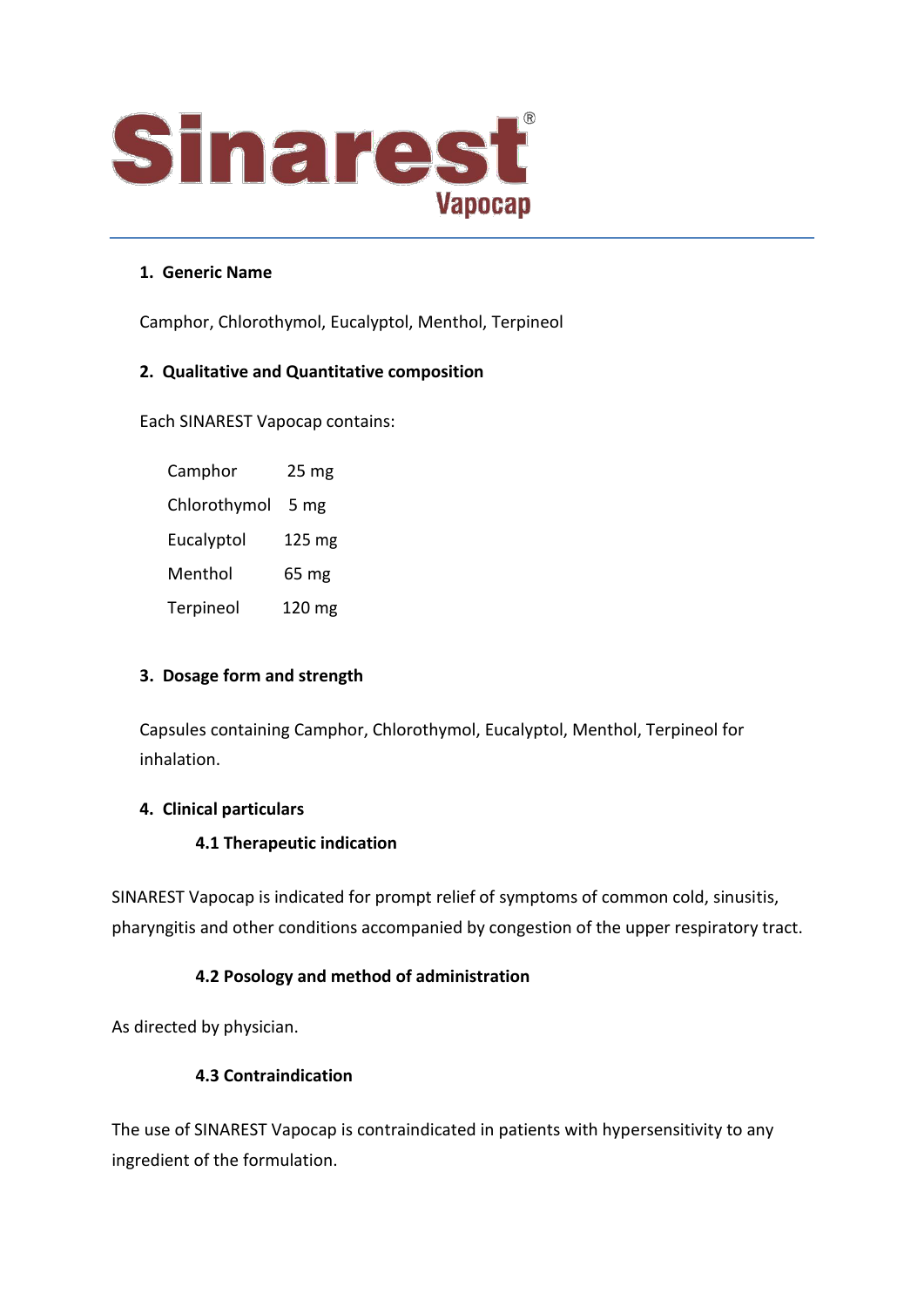## **4.4 Special warnings and precautions for use**

- Direct contact of SINAREST Vapocap with eyes and nostrils is to be strictly avoided.
- In case of exposure to the eyes or nostril, rinse/wash thoroughly with cold water.
- SINAREST Vapocap is not intended for oral administration.
- SINAREST Vapocap should be never exposed to flame or kept near microwave.

#### **4.5 Drug interactions**

NA.

#### **4.6 Use in special population**

- Pediatric: Use with caution.
- Geriatric: No data available.
- Liver impairment: No data available.
- Renal failure: No data available.
- Pregnancy and lactation: Doctor Consultation is recommended.

## **4.7 Effects on ability to drive and use machine**

#### NA.

# **4.8 Undesirable effects**

No adverse events have been reported with the use of SINAREST Vapocap.

## **4.9 Overdose**

There is limited experience of overdose with Sinarest Vapocap. Initiate general symptomatic and supportive measures in all cases of overdosages where necessary.

# **5. Pharmacological properties**

# **5.1 Mechanism of action**

SINAREST Vapocap contains aromatic ingredients that SINAREST Vapocap provides relief from various respiratory ailments.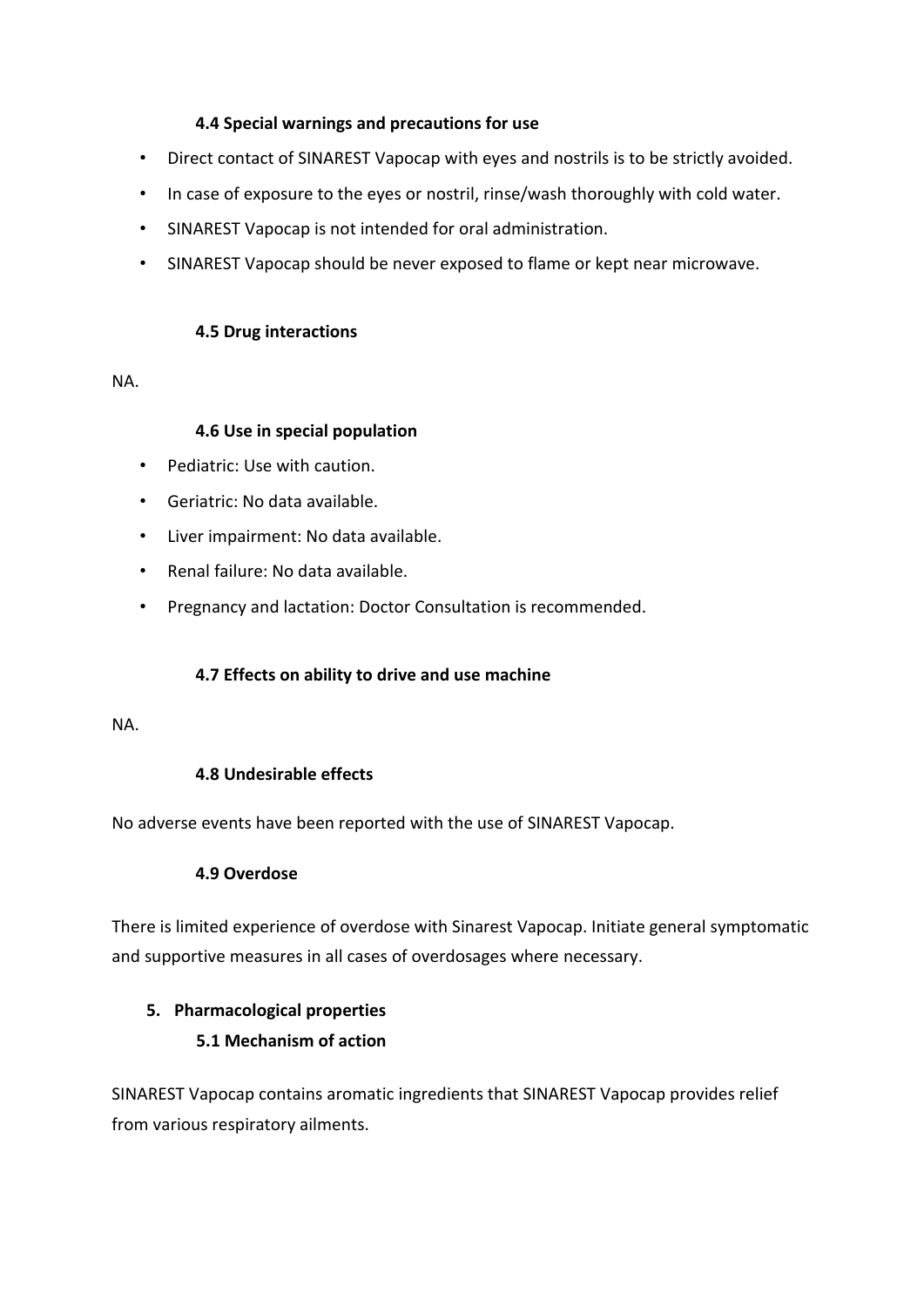- Camphor applied externally acts as a rubefacient and mild analgesic. It is also a principal ingredient of many nasal decongestants for inhalation.
- Menthol is chiefly used to relieve symptoms of bronchitis, sinusitis and similar conditions. For this purpose, it may be used as an inhalation or as an ointment with camphor and eucalyptus oil for application to the chest and nostrils.
- Eucalyptus oil has been used as an inhalation often with other volatile substances. Eucalyptol kills bacteria and eases breathing difficulties in people with croup, asthma and bronchitis. It is also used externally for chest congestion, to ease aches and pains, and as a deodorant.
- Terpineol has anti-infective properties.
- Chlorothymol is a multipurpose phenolic antiseptic. It finds special use in symptomatic relief from common cold.

# **5.2 Pharmacodynamic properties**

Menthol is a covalent organic compound made synthetically or obtained from peppermint or other mint oils. Menthol's ability to chemically trigger cold-sensitive receptors in the skin is responsible for the well-known cooling sensation that it provokes when inhaled, eaten, or applied to the skin. It should be noted that menthol does not cause an actual drop in temperature.

## **5.3 Pharmacokinetic properties**

Camphor is readily absorbed from all administration sites. It is hydroxylated in the liver to yield hydroxyl camphor metabolites which are then conjugated with glucuronic acid and excreted in the urine. Camphor crosses the placenta.

## **6. Nonclinical properties**

# **6.1 Animal Toxicology or Pharmacology**

NA.

# **7. Description**

Camphor chemical name is 1,7,7-Trimethylbicyclo[2.2.1]heptan-2-one and its structure is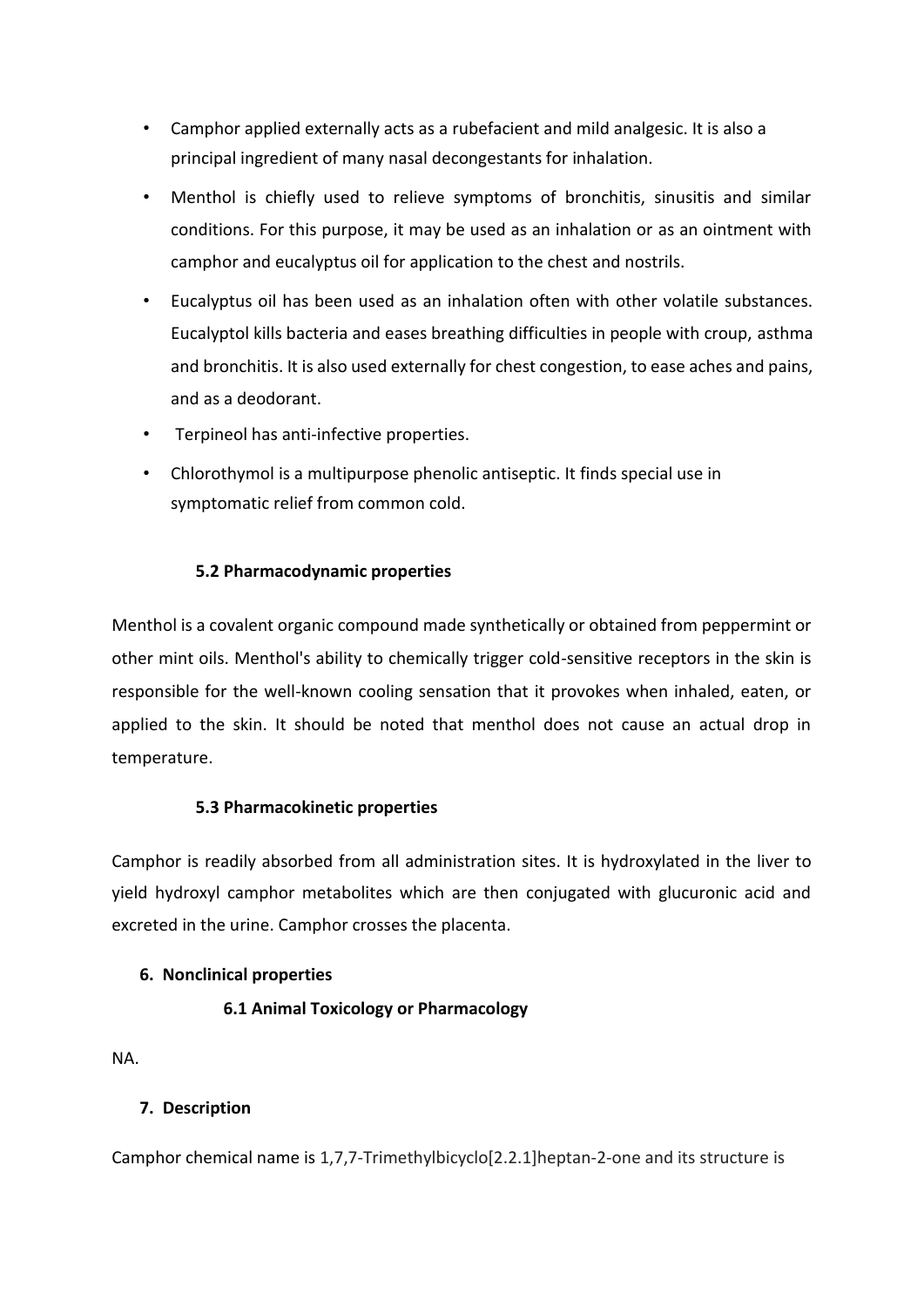

Its empirical formula is C10H16O and its molecular weight is 152.23 g/mol.

Chlorothymol chemical name 4-chloro-5-methyl-2-propan-2-ylphenol and its structure is



Its empirical formula is C10H13ClO and its molecular weight is 184.665 g/mol.

# **8. Pharmaceutical particulars 8.1 Incompatibilities**

There are no known incompatibilities.

## **8.2 Shelf-life**

36 months.

## **8.3 Packaging Information**

SINAREST Vapocap are available in a pack of 10 Vapocaps.

## **8.4 Storage and handling instructions**

Store in col and dry place.

## **9. Patient Counselling Information**

## **9.1 Adverse Reactions**

Refer part 4.8

**9.2 Drug Interactions**